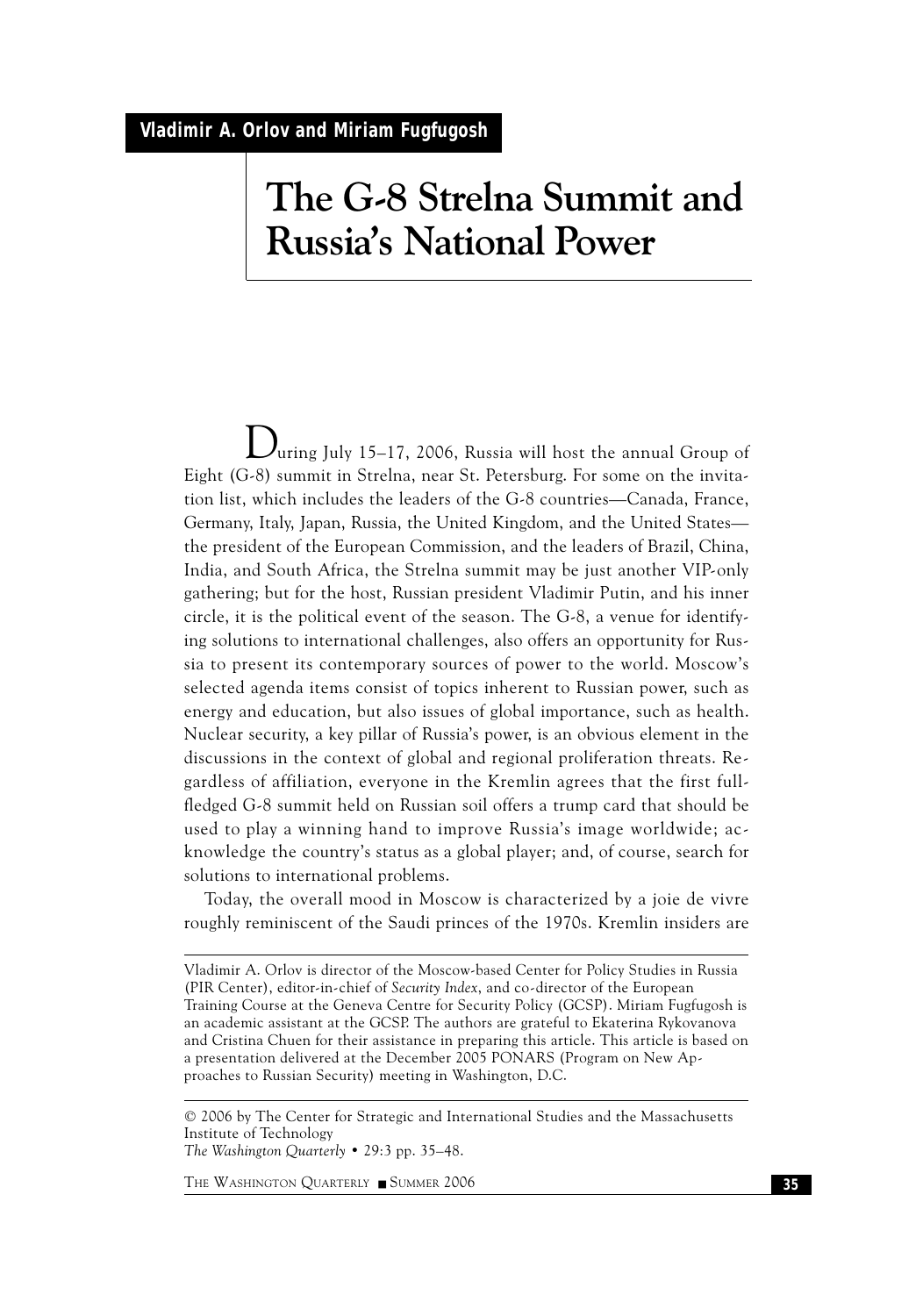hypnotized by perpetually high oil prices and strong economic growth of 7.1 percent in  $2004$ ;<sup>1</sup> hard currency reserves of \$171 billion in 2005 and expected to surpass \$200 billion by the end of 2006, even with a possible reduction of oil prices;<sup>2</sup> and a Stabilization Fund, created in 2003 to finance social welfare programs and emergency relief, of \$18.7 billion in January 2005.3 Behaving in their usual relaxed manner, they feel that Russia has earned and deserves not only a place at the table but the presiding seat.

The three main items Moscow has placed on the G-8 summit agenda are ensuring energy security, addressing global education needs, and fighting infectious diseases. The presence of infectious diseases on the agenda reflects the growing need for international attention to global health threats, notably in the face of seemingly uncontrollable pandemics and disparities in health systems, medical care, and access to drugs. Although nuclear weapons and proliferation are not listed on the agenda, the topics will nevertheless solicit significant discussion in light of their associated security threats, such as the nuclear programs in Iran and North Korea as well as recent increases in the capabilities of major international terrorist networks to develop weapons of mass destruction (WMD). Other items include regional conflicts and the promotion of development assistance as well as global finance and trade. The main objective, as stated by Putin, is to improve "the quality of life and living standards of the present and future generations" of the planet.4 As one Kremlin insider remarked, "Yes, it is one more *tusovka*," using the slang word for party, not so results driven, but rather highly process driven. "Yes, this is another chance for everyone to show off. For Russia, however, this is when it really needs to put its best clothes on to impress everyone around."5

## **A Tale of Two Summits**

In 1996, the last time Russia had a similar opportunity, Boris Yeltsin's entourage arranged a special summit meeting of the G-7 plus Russia to discuss nuclear security issues. By hosting luxurious receptions at newly restored Kremlin palaces, their true aim was to prove that Russia, if not yet an equal, was at least playing a significant international role. At the time, of course, there was also a particular goal: Yeltsin, fading politically, was facing a presidential election and needed to garner the support of world leaders.

One year earlier, at the Halifax summit in 1995, Yeltsin had proposed nuclear security as the top item for the Moscow meeting agenda. The news made the world community quiver with enthusiasm and disbelief. Was Russia really ready to discuss openly the issues of accounting for and controlling nuclear materials, the threats of nuclear trafficking, and nuclear terrorism?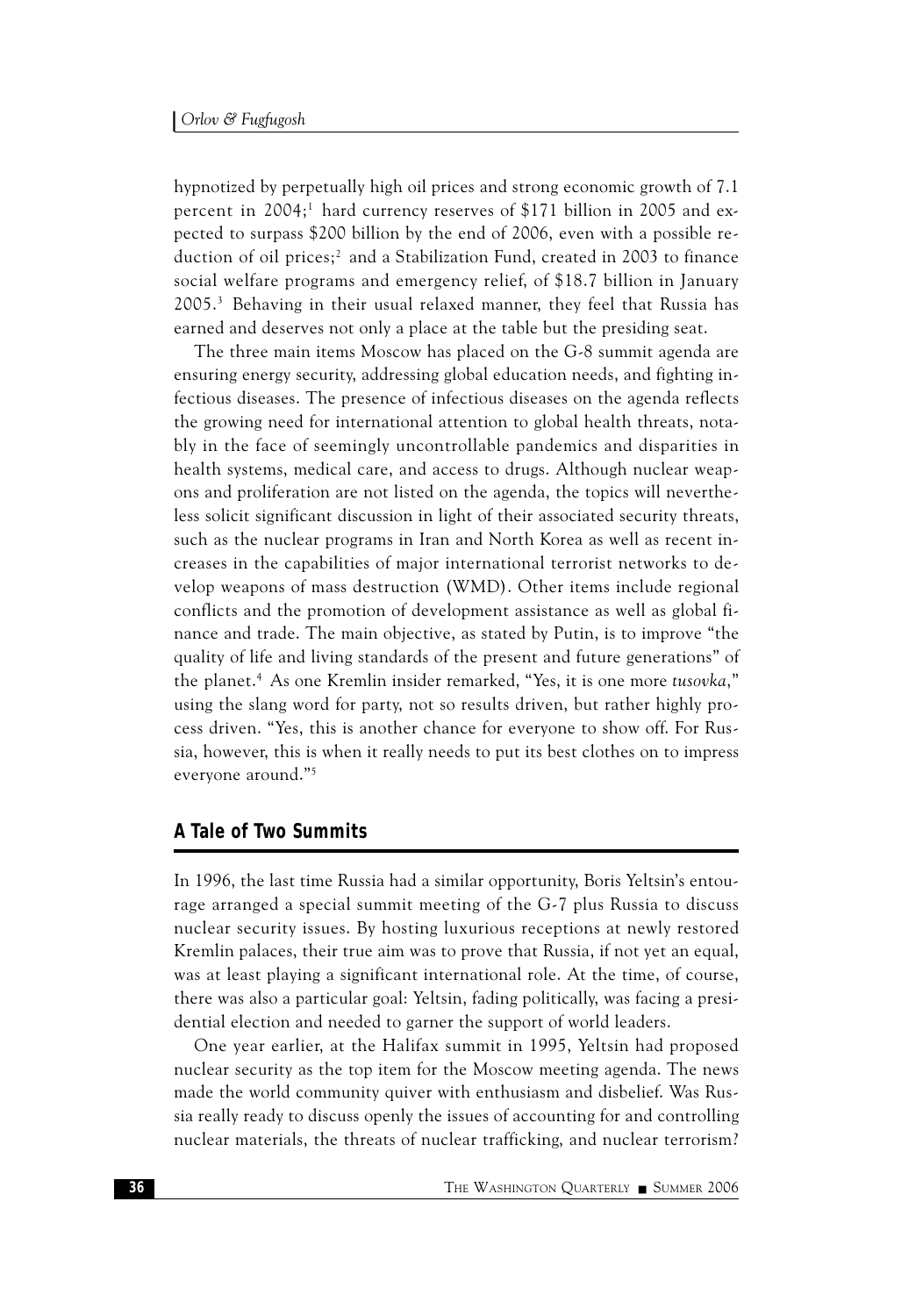After the initial feverish reaction, the excitement gradually calmed. The issue was clearly too complex to provoke anything but a mixed response. For one thing, there was at the time no single approach to dealing with the nuclear security problem. The political sensitivity of the issue also made it practically impossible to tackle thorough group discussions. For Yeltsin, an additional challenge was to present these sensitive issues in a way that would avoid turning the meeting into a stream of reproaches against Russia.<sup>6</sup>

Although Yeltsin's proposal was eventually accepted, it was subjected to prolonged and exhaustive debate at the expert and governmental levels in each of the participant countries. At times, it seemed as though the idea might be abandoned. It was finally agreed that the meeting would be held as a "nuclear safety and security summit" concentrating on the general problems of nuclear energy and nuclear safety in the civil sector, briefly touching on

I he G-8 offers Russia an opportunity to present its contemporary sources of power to the world.

nuclear nonproliferation, and completely avoiding the question of nuclear weapons. As a result, the final version of the agenda overlooked the military component of nuclear security and shifted the emphasis to bilateral consultations. In all, fewer than two hours were allocated to the discussion of nuclear issues, with a fair share of that time being devoted to the post-Chernobyl situation.

It did not pass unnoticed that, beginning with the preparatory steps, the participating countries voluntarily renounced setting concrete goals for the 1996 meeting. Instead, world leaders rallied around Yeltsin. Participants agreed to largely sterilize the discussion, avoiding any acute problems and sensitive topics. French president Jacques Chirac, for example, responded to a reporter's question about the security of nuclear materials in Russia and illicit nuclear trafficking by saying that "there are no problems I am aware of."7 Such a response contradicted existing concerns widely expressed 10 years ago in the West and, more privately, in Russia.

Many experts within and outside Russia believe that the meeting benefited Yeltsin first and foremost by allowing him to secure the support of Western leaders on the eve of the presidential elections. Although the summit did not result in any solutions to the nuclear security problem, Yeltsin was able to achieve his personal goals: demonstrating the strength of the "Master of Kremlin" and proving Russia's eagerness to cooperate with the G-7.8

A decade later, when a new Russian president welcomes the G-8 leaders to his country, it will be to a Russia that has been dramatically transformed.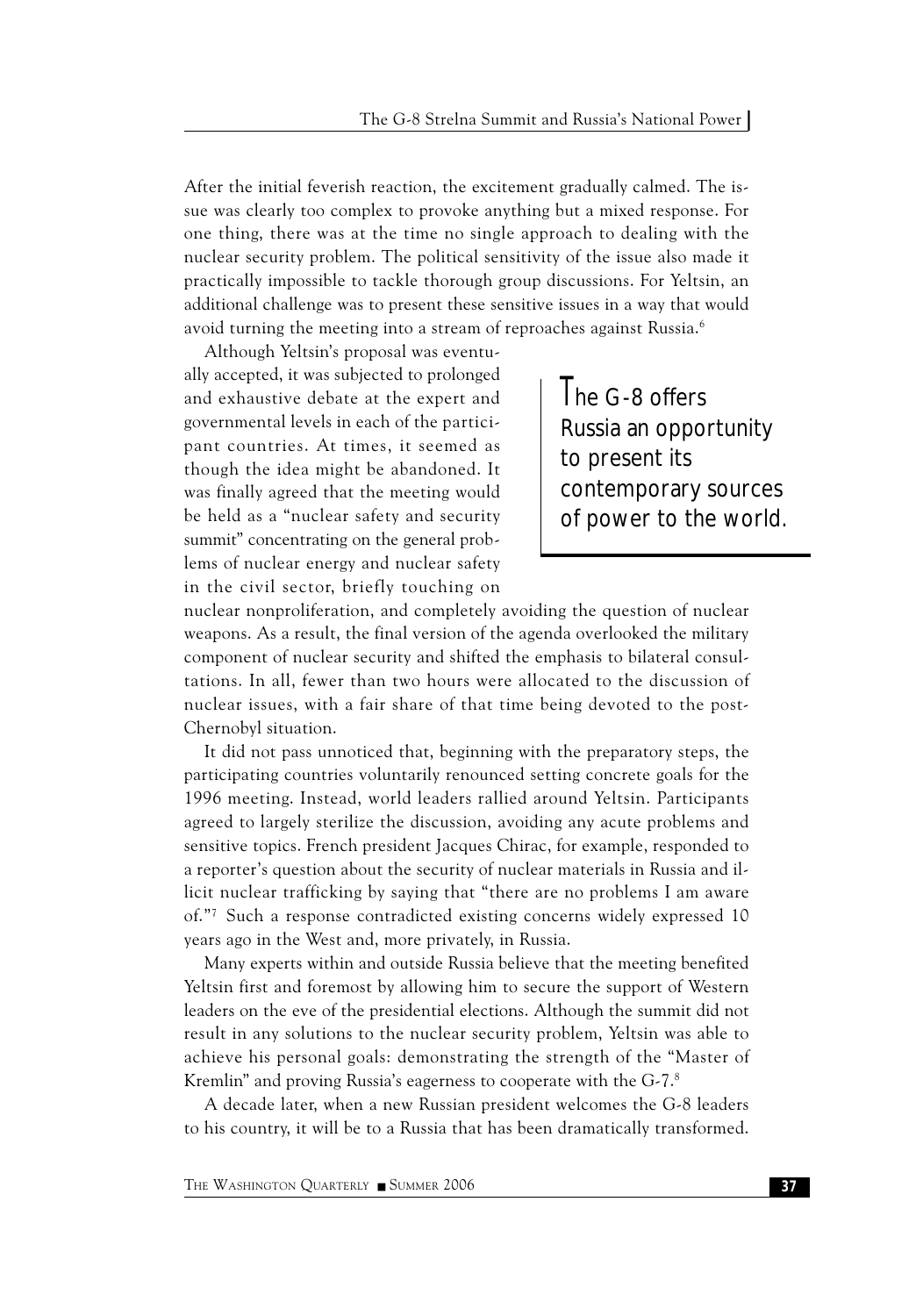The danger of the country's disintegration has been nipped in the bud, the Chechen separatists have been generally defeated, the country has entered a period of political stabilization, and economic indicators show evidence of growth. In fact, Russia now hopes to pay off the debts it accumulated during the past decade as quickly as possible and has since become a donor.

The need to cling fitfully to the symbols of great-power status, such as permanent membership in the United Nations Security Council, official recognition as a nuclear power, and a permanent *laissez-passer* to the G-8, no longer exists. Yet, it is precisely these roles that continue to serve as Russia's uncontestable advantages and allow it to effectively convert economic weight into influence in key spheres of world politics.

## **Russia's Rocky Start**

For the July 2006 summit, it appears that Putin will have a very different goal from that of Yeltsin: to distract attention from his own persona and to focus attention on Russia's growing geopolitical strength. With his domestic popularity high, Putin does not share Yeltsin's need for personal support from his G-8 colleagues.9 Moreover, for the increasingly nationalistic and anti-American Russian public, kind words for Putin from President George W. Bush, for example, might have the opposite effect, decreasing Putin's popularity at home. This time around, the focus will not be on the president himself but rather on advancing Russia on the global stage and promoting the country to his VIP guests and to the world.

What was planned as a powerful opportunity for image promotion, however, has gotten off to a wretched start. In fact, Russia has never been fully integrated into the financial meetings of the G-8, and again in recent months, the Russian Central Bank chief has not been allowed into private G-7 discussions. Ministers of finance did meet in February in Moscow in the G-8 format, in what could be claimed as a success for Russia. It became clear, however, that even this year, financial issues will be discussed in the "7  $1/2$ " manner, in which Russia shares the "half" with Brazil, India, and China, and that, after the end of Russia's year-long presidency, the financial dimension of the G-8 will again revert to the historical G-7 format, with Russia included in political discussions. As described recently in an article in the *Financial Times*, "Russia's membership may be appropriate to discussing security and energy issues. But for financial matters, it looks slightly out of place."10

Moreover, in December 2005 the Kremlin completely mismanaged parliamentary debates over a series of unprofessionally written amendments to legislation regarding nongovernmental organizations (NGOs). The situation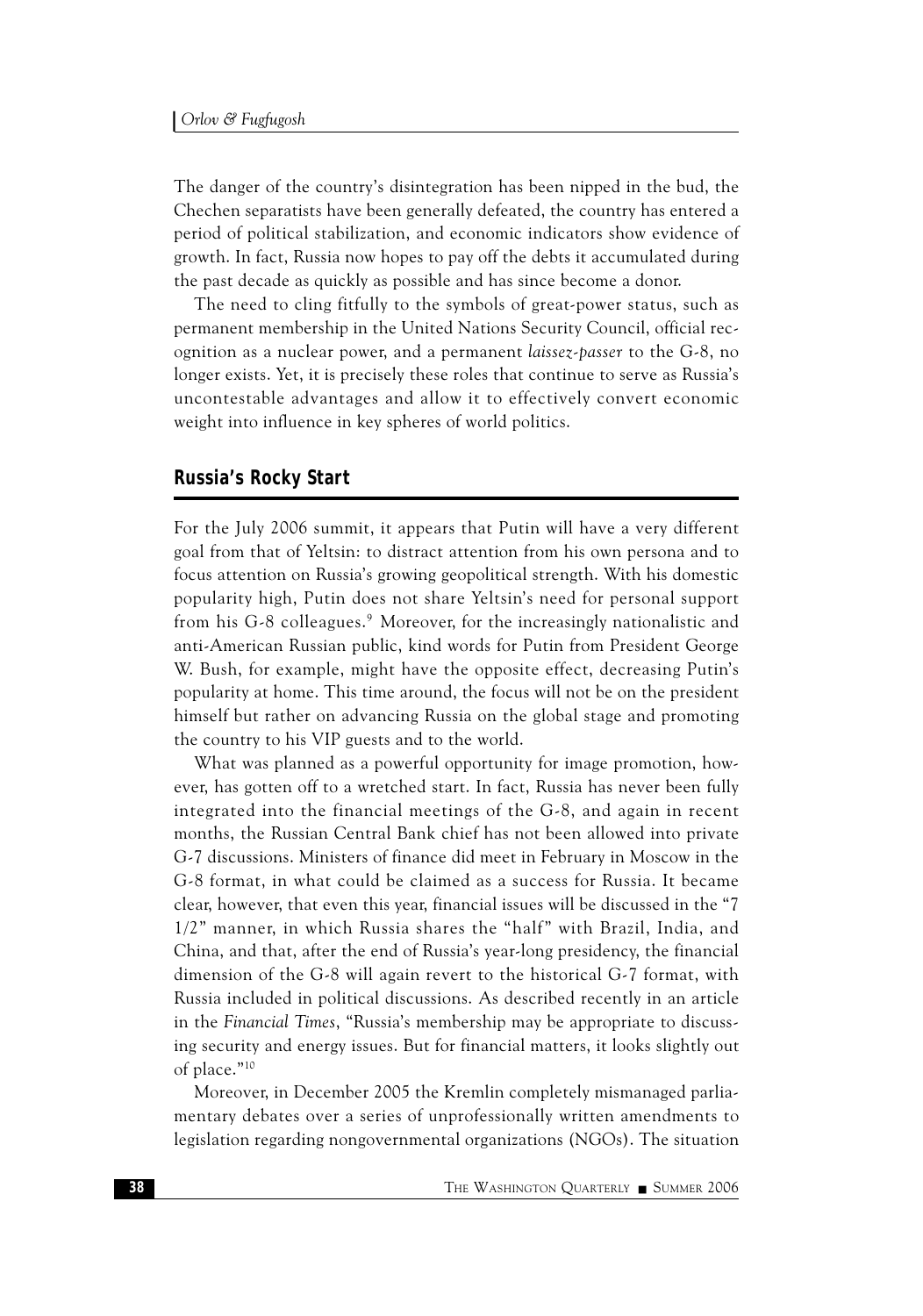elicited sharp criticism from other G-8 members, with the exception of non– NGO-friendly Japan, and shook Russia's image-building efforts. In the end, the draft legislation was significantly improved, and the Kremlin and the Russian Ministry of Foreign Affairs invited NGOs to consult on G-8–related issues. These steps were in the right direction, but they looked like damage control rather than strategic planning.

Furthermore, because of either the Kremlin's traditional bureaucratic maze or a desire to concentrate on Russia's economic success, Moscow initially declared that it did not intend to invite any other leaders besides those of the G-8 countries to Strelna. In a speech to the Royal Institute for International Affairs in London on November 8, 2005, Putin's aide and sherpa to the G-8, Igor Shuvalov,

When one considers Russian power today, energy is what first comes to mind.

said "We believe, and this is not certain yet … we should not invite other countries as was done by Great Britain and by the French in the past.… Instead we could invite the heads of multilateral organizations,"11 rather than heads of individual countries such as China or India. This approach contradicted the course set by Putin, however, for turning Russia into a bridge between the wealthiest countries in the world, the so-called fat cats, and the developing markets of India, China, Brazil, and South Africa. Amends were made and invitations sent out, but the overall situation looked awkward at the very least. Moreover, the Kremlin organizers of the 2006 summit still tried to emphasize that Russia is against expanding the membership of the elite club: "If we imagine even more people (more than eight) around the common discussion table, there is a chance that the meaning of their gathering could be lost. Of course, a suggestion about expanding the work to the G-20 could be made. But in doing so, it is important to realize that the 'Big Twenty' would not be as effective."12

Finally, Russia's demand that Ukraine accept higher prices for imported gas, which had been scheduled long before, happened to coincide with the first days of Russia's G-8 presidency, as well as a cold front passing through Europe. As a result, the Kremlin's plan for Russia to be praised as a guarantor of European energy security was overshadowed by suspicions about Russia as a source of energy insecurity. Many in Europe proposed the immediate diversification of energy imports to decrease dependence on Russia.13 Shuvalov labeled this backlash "black PR."14 Shortly afterward, scholars at the Foreign Policy Center, a British think tank,<sup>15</sup> as well as U.S. senator John McCain (R-Ariz.),<sup>16</sup> called for Russia's expulsion from the G-8.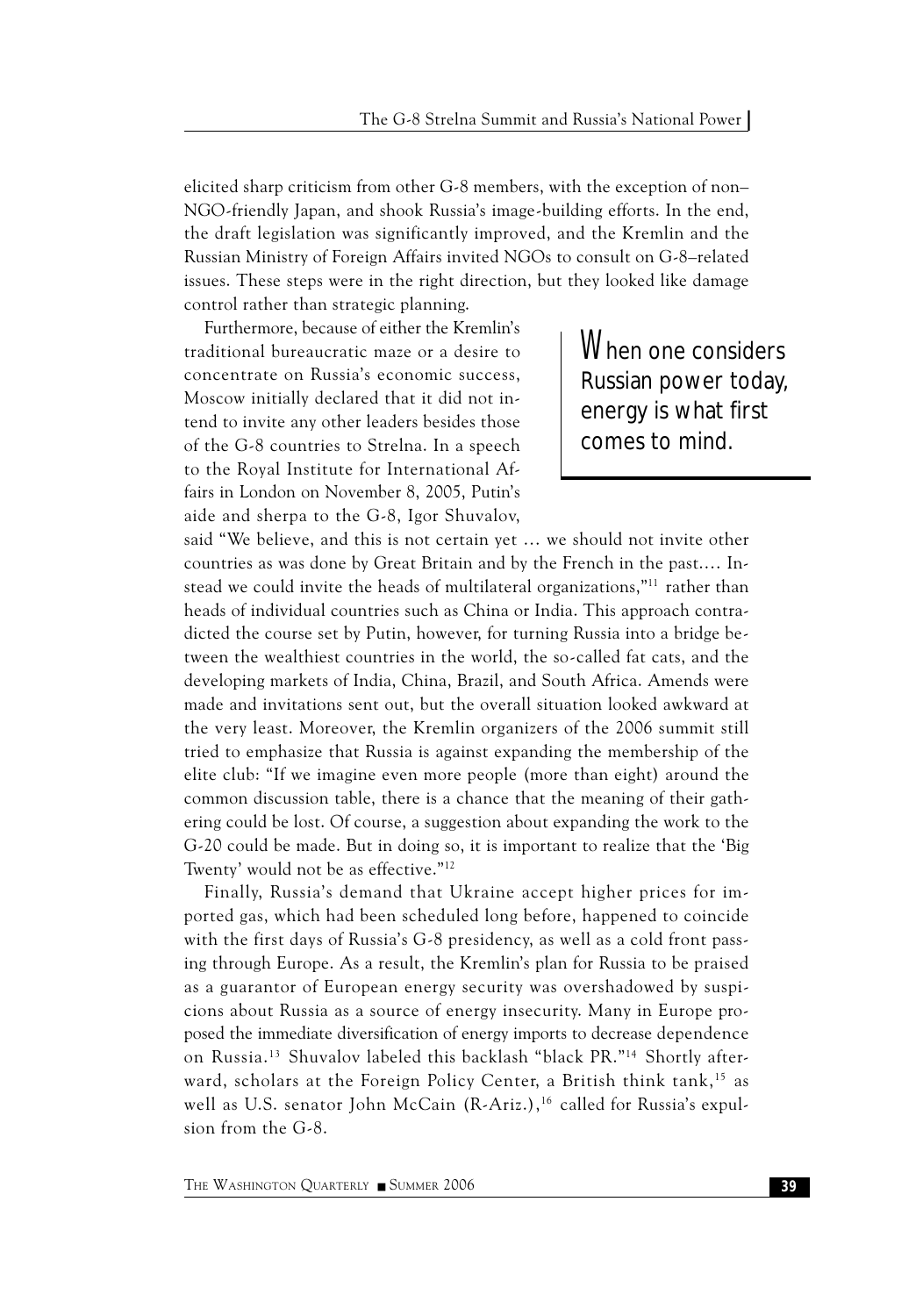Putin responded without delay, that

[r]egarding those adversaries … who say that Russia does not belong in the G-8, I know that our country has such adversaries. They are stuck in the previous century—all these Sovietologists. Despite the fact that the Soviet Union ceased to exist, they are still there because they do not have another occupation. What can we say to them? I know how G-8 leaders feel. Nobody is against Russia being included and actively participating in the club because nobody wants the G-8 to become a meeting between the fat cats.… Russia's participation in the G-8 is absolutely natural. Let critics say what they want.… It is their job. The dog barks, the caravan rolls  $on.<sup>17</sup>$ 

Even if Putin's "absolutely natural" characterization is an overstatement, it has become clear that Russia does not question its own place among the upper echelons of twenty-first-century world powers. The Kremlin views any manifestation of doubt in this regard as a sign of an inferiority complex, to whose extirpation Putin devotes the majority of his time both in the corridors of the Kremlin and in Russian society.

## **The 2006 Agenda and Russia's National Strength**

In a March 1, 2006 statement,<sup>18</sup> Putin effectively linked all of the items on the upcoming G-8 agenda to the development and security of the international community. Identifying the correlations between global challenges, he called for international cooperation to overcome these threats. Energy deficits contribute to poverty and underdevelopment, hindering international economic growth; new strains of diseases, natural disasters, and humanitarian crises can lead to pandemics; and lack of education negatively impacts economies, the security of migrant populations, and ultimately can contribute to the growth of terrorism.

Putin expressed the need for global cooperation in responding to these challenges. He hopes to build on the results of the Gleneagles G-8 summit and the Tunisian World Summit on Information and has proposed several ideas for contributing to the architecture of world security. His forwardlooking discourse takes the needs of the global community into account, but Russia, similar to all of the G-8 members, will also approach the summit with its national interests in mind. Russia's confidence rests on three pillars: energy, nuclear weapons, and the education level of Russian population. It is by focusing on these strong aspects of the Russian state, as well as on the current needs of the global community, that Putin has aligned the agenda for the Strelna summit.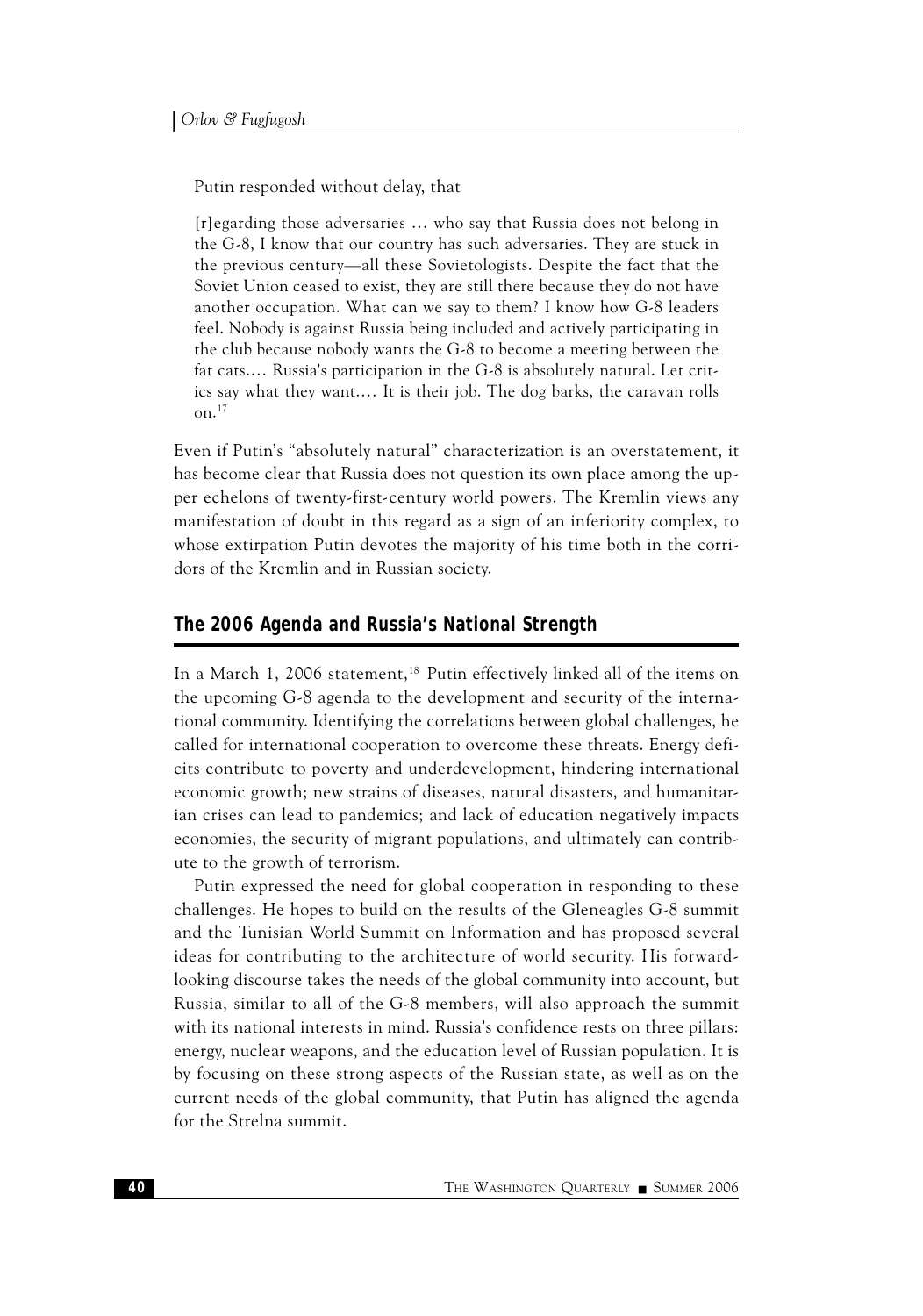## **ENERGY**

When one considers Russian power today, energy is what first comes to mind. This is the area, along with women's tennis, for which the country is most often cited in the global media. Russia has the third-largest quantity of oil resources in the world, accounting for approximately 10 percent of global reserves, or 27 percent of global oil reserves outside OPEC countries. It is the world's second-largest oil exporter and oil extractor, behind only Saudi Arabia. In gas reserves, Russia is the undeniable leader, with 38 percent of

the world's gas resources estimated to be within its territory, while 27 percent of all gas extracted from the earth annually is in Russia. Russia accounts for 30 percent of global gas exports.<sup>19</sup>

The energy discussions at Strelna will focus on a theme of equal importance to all eight member countries: the security of energy flows, whether through pipelines or nuclear plants, and their diversification, with particular at-

I he second unquestionable pillar of Russian power is its nuclear arsenal.

tention on Asia, as well as the development of reprocessing capacities. These energy security discussions will be linked both to oil and the war on terrorism. The summit will mark the beginning of the dialogue on the renaissance of nuclear power, which is already supported by Russia, France, Japan, and Canada. The United States is not only prepared for this development but indeed views it as a key issue. Italy has also recently expressed an interest in nuclear power, and Germany under Chancellor Angela Merkel at a minimum will not object.

The summit also provides an opportunity to close the book on Chernobyl. In September 2005, the UN, with the participation and approval of the Russian government, among others, released the report "Environmental Consequences of the Chernobyl Accident and Their Remediation."20 It provided an updated evaluation of the nuclear reactor accident, acknowledging the fear, rumors, and controversy created by previous conflicting reports. The report concludes that "the vast majority of […] population residing in contaminated areas of Belarus, Russia and Ukraine in the early 2000s, receive annual effective dose less than 1 millisieverts (mSv) (equal to national action levels in the three countries). For comparison, a worldwide average annual dose from natural background radiation is about 2.4 mSv with the typical range of 1 to 10 mSv in various regions."<sup>21</sup> In addition to allaying health and environmental concerns, this finding also alleviates negative feelings toward Russia created by the myriad misunderstandings and exaggerations surrounding the Chernobyl incident.

THE WASHINGTON QUARTERLY **BUMMER 2006**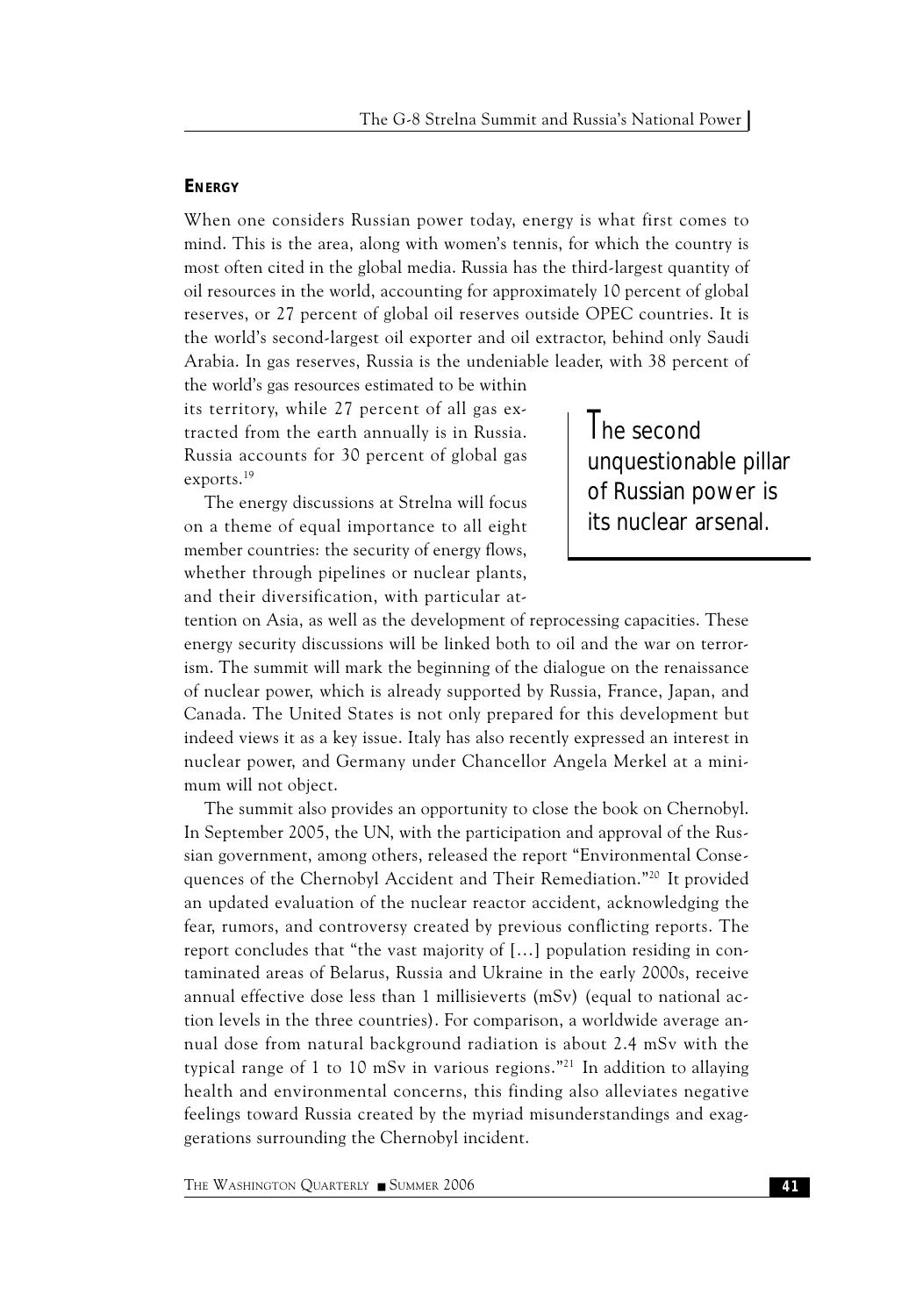Furthermore, the summit will address Russia's remarkable and future-oriented initiative to create a network of centers to handle uranium enrichment. As Putin stated, "These cent[er]s would be equally accessible to all those who want to participate in developing atomic energy together. There would be no discrimination."<sup>22</sup> Russia has already won tentative support for this bold project from most G-8 members. It is not inconceivable that others, namely China, India, Kazakhstan, or Uzbekistan, might join at a certain stage. Iran was the first to be invited to participate, but its reaction from the very beginning was negative. Russia will also promote its fastbreeder reactor concept, a new generation of nuclear reactors expected to be more energy efficient and proliferation resistant than existing types. This is another ambitious and forward-looking project and an attractive idea for at least some of Russia's G-8 counterparts.

#### **NUCLEAR WEAPONS**

The second unquestionable pillar of Russian power is its nuclear arsenal. Russia maintains the second-largest arsenal of warheads on the globe. In January 2006, Putin stated that "[t]he G-8 is a club which addresses … first and foremost, security problems. Can someone imagine resolving problems concerning global nuclear security without the participation of the largest nuclear power in the world, the Russian Federation?"23 The questions of nuclear nonproliferation and nuclear security, along with nuclear terrorism, are certain to occupy their traditional, influential place on the summit agenda. As part of Russia's preparations to discuss global nuclear nonproliferation issues, Sergei Ivanov, the minister of defense and Putin's closest ally, has initiated the drafting of a white paper on nonproliferation issues for the Strelna summit "to set forth our views on the situation in the non-proliferation area, including particular states and regions, and also Russia's approaches to the resolution of key international problems in that area."24 In this regard and in contrast with previous summits, Moscow does not intend to worry about its nuclear inheritance, just as it does not plan to reject it.

The Kremlin is not concerned about the controversy surrounding questions of nuclear security, long a ritual at G-8 summits and particularly dominant on the Strelna agenda. Rumors about the scale of illegal trafficking in nuclear materials, originating from various countries, and the very existence of the international nuclear black market have proven greatly exaggerated. According to the International Atomic Energy Agency (IAEA), the total of all materials reportedly stolen or lost worldwide in the last decade would result in just two percent of the material necessary for one nuclear explosive device.25 Moscow's largest challenge, securing nuclear facilities, primarily those under the jurisdiction of the Russian Defense Ministry, has been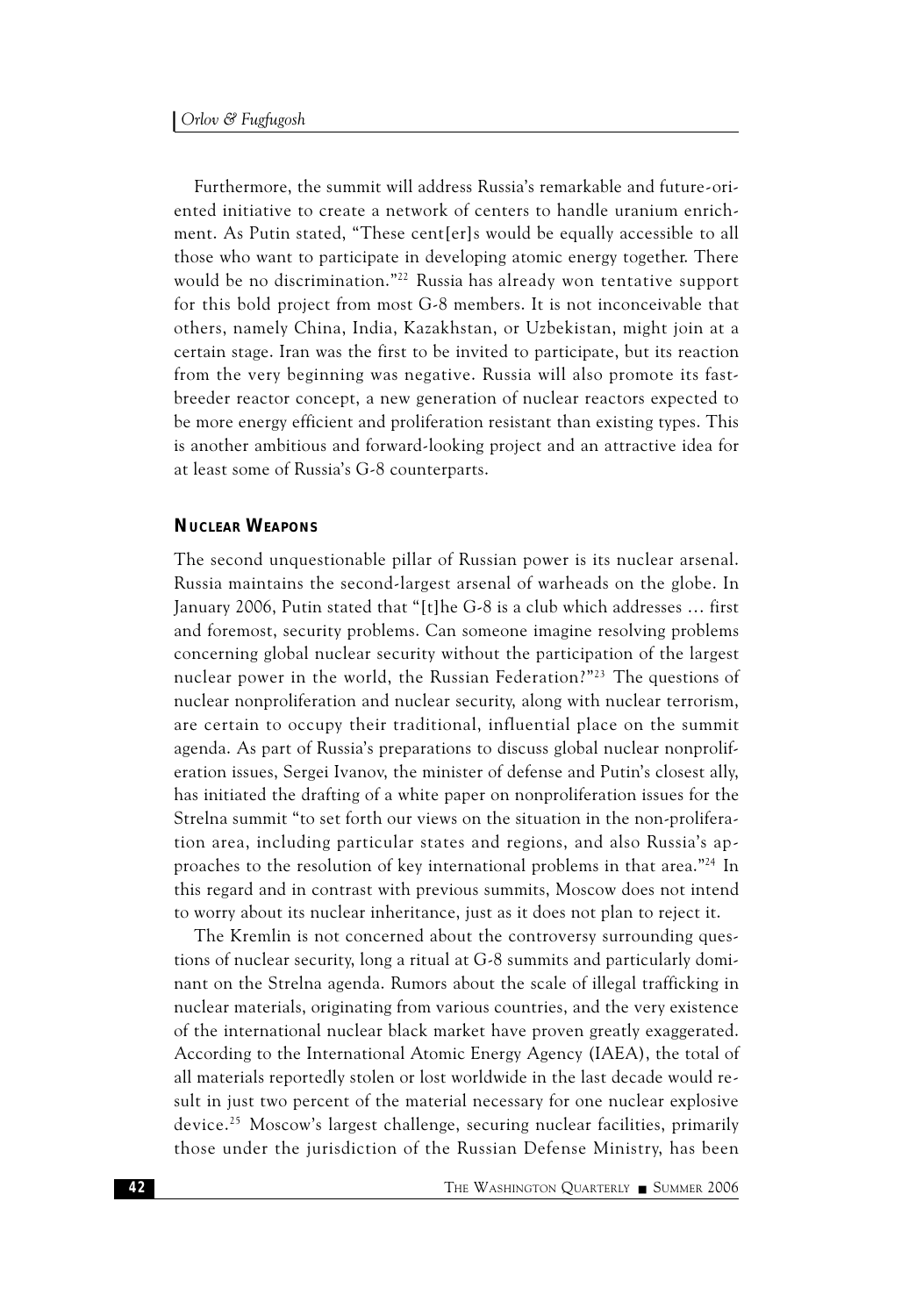solved either through Russian budgetary funding or through international assistance. The latter includes support provided within the framework of the Global Partnership Against Proliferation, established at the June 2002 Canadian-hosted G-8 summit with a commitment to provide up to \$20

billion to reduce nuclear and other proliferation threats emerging from the Russian Federation primarily as a result of nuclear arms reductions.

Unfortunately, the Global Partnership is now floundering, partly because a number of states, France and Japan in particular, have yet to follow through on their financial promises. Nevertheless, it is highly unlikely that the Russian government plans any political hysterics regarding the failure to receive these

The Kremlin believes that education and knowledge will be the leitmotif of the new century.

funds. Russia believes that its G-8 partners should be as interested as it is in providing for nuclear security, as well as in the completion of the Global Partnership's two chief tasks: the destruction of chemical weapons and the dismantlement of nuclear-powered submarines. The key word is reciprocity, transparency in exchange for transparency. The Kremlin is convinced that the era of the one-sided game has ended.

On the topic of "traditional" nonproliferation, the summit agenda could still change repeatedly, depending on particular regional dynamics. Russia prioritizes its chief concerns as Pakistan, North Korea, Iran, and nonstate actors. Pakistan is a weak state with nuclear weapons and delivery systems led by a shaky if not yet failing regime and surrounded by violent nonstate actors. The world knows too little about Pakistan's nuclear arsenal to feel safe about its security.<sup>26</sup> In addition, the refusal by Pakistan's leaders to provide IAEA representatives with access to Dr. Abdul Qadeer Khan raises questions about whether the entire history of his network has indeed been uncovered and whether Pakistan and other states involved have learned from their mistakes.

Russia is greatly concerned about the status of North Korea's nuclearweapon and missile programs. Consequently, it regards progress in the sixparty talks among North Korea, South Korea, China, Japan, Russia, and the United States with great importance. Russia has only limited influence over Pyongyang, but China's influence provides partial compensation. Moscow believes that progress achieved at the talks should not be consolidated in a bilateral U.S.–North Korean format but rather in a multilateral format, gradually bringing North Korea back into the IAEA and the Nuclear Non-Proliferation Treaty.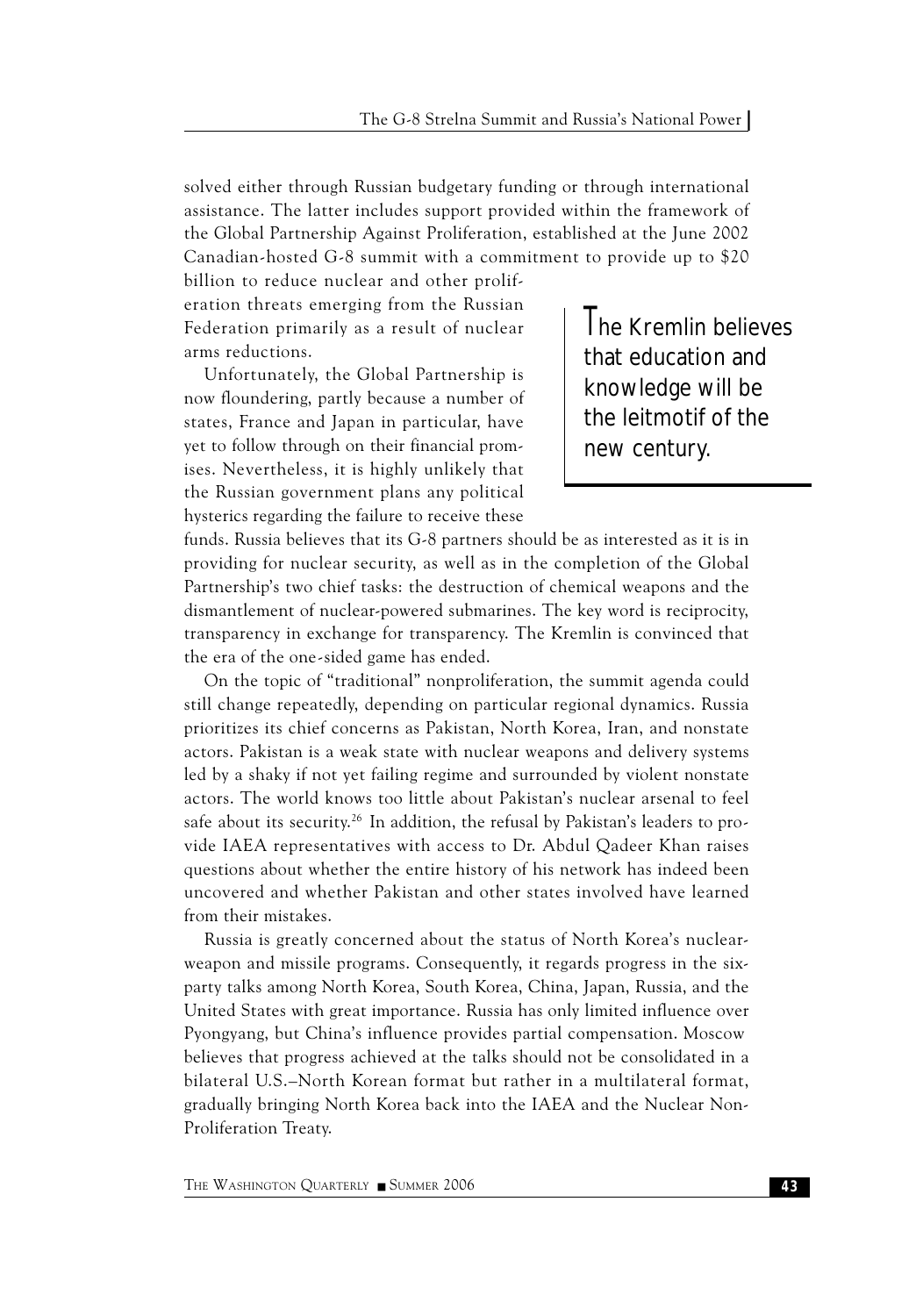When assessing the current situation in Iran, many in Moscow believe that the world must recognize a dichotomy. On one hand, because Iran is a proud nation that wants to stand on equal footing with the most technologically advanced states, it will develop its nuclear energy, space exploration, and biotechnology programs at almost any cost. On the other hand, Iran's leadership has repeatedly proven itself untrustworthy. In recent years, Russia has been witness to a variety of falsehoods from Iran about its nuclear

There has been a noticeable shift away from hard security toward soft security issues.

program. Yet, this history of deception does not necessarily mean that Iran has decided to produce nuclear weapons. Russia still believes, as Foreign Minister Sergey Lavrov indicated in December 2005, that neither the use of force nor the use of sanctions against Iran would be productive.<sup>27</sup> Yet, if Russia learns of hard evidence that Iran's current advanced nuclear program also has military components aimed at the eventual acquisition of de facto nuclear-weapon status,

Russia's position toward sanctions will change. In practical terms, this means that Russia will continue to be very supportive of the diplomatic efforts by France, Germany, and the United Kingdom (the EU-3) vis-à-vis Iran and its nuclear program. Russia's current official position that Iran should voluntarily cease, indefinitely or at least temporarily, the enrichment of uranium coincides with that of the EU-3.

Finally, Russia has concerns about nonstate actors seeking weapons of mass destruction. As Ambassador Nikolay Spassky, deputy secretary of Russia's National Security Council, said recently, "It is not whether, but when."28 With such a deeply pessimistic assessment, Russia is putting the following items high on Strelna's agenda: suppressing the financing of the most aggressive, ambitious, and imaginative terrorist organizations; implementing legal measures such as universal adherence to the Convention on Suppression of Acts of Nuclear Terrorism to minimize risks of WMD terrorist attacks; and conducting practical simulations of the consequences of WMD terrorist acts to reduce the potential damaging effects in the event of a real crisis.

#### **EDUCATION**

Having energy and nuclear weapons on the G-8 summit's agenda increased the Kremlin's confidence, but something was still missing. Officials looked to education to fill the gap, supported by the commonly held Russian belief that national greatness is also determined by the education level of its citizens.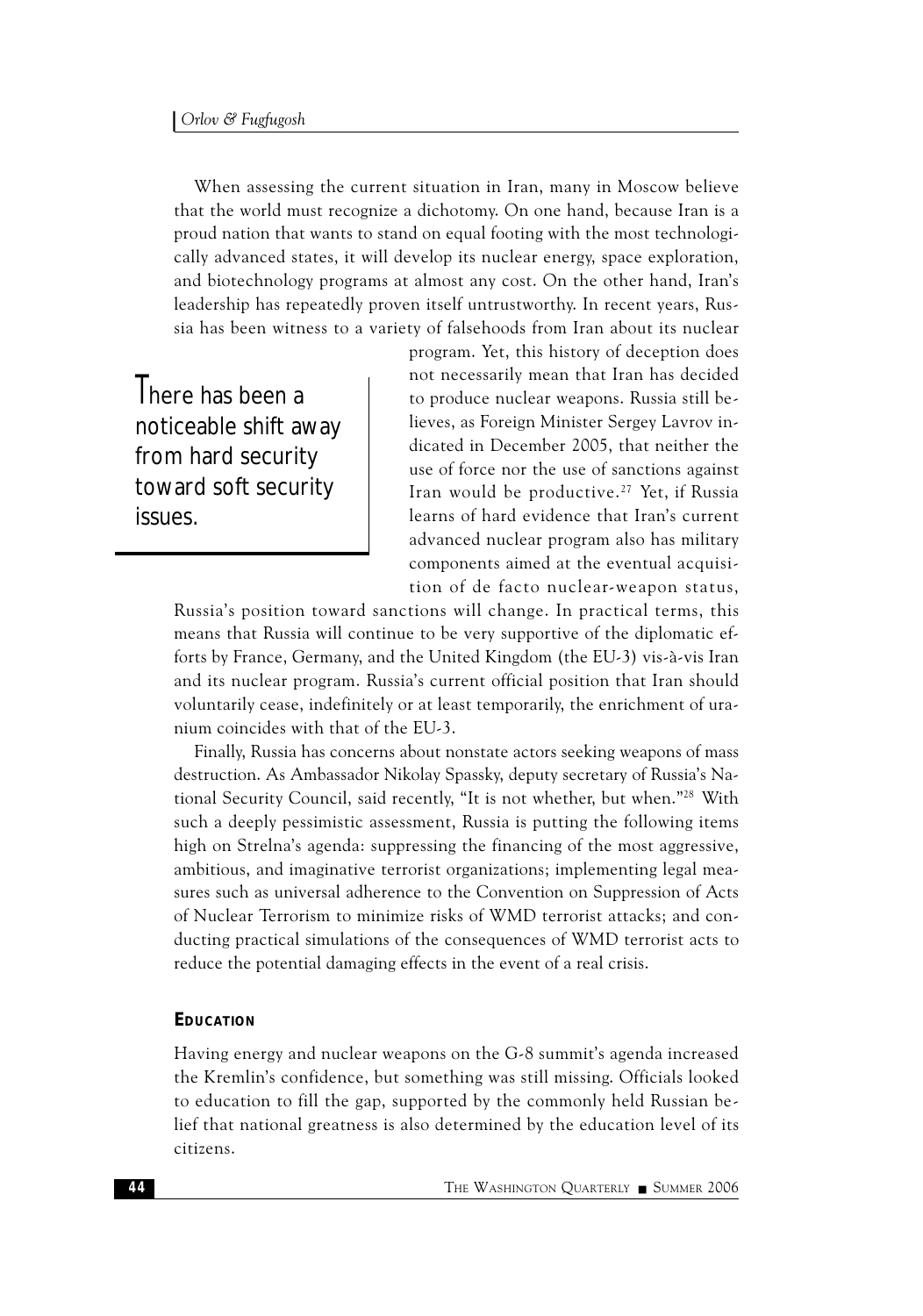In the UN Human Development Index, Russia lags behind in 62nd place, in the company of countries such as Malaysia and Romania, as compared to Canada at fifth place, the United States at 10th place, and Japan at 11th place. Russia's low ranking is due primarily to its low life expectancy, as well as the modest incomes of its citizens. On the educational index, however, Russia is a head above some of its G-8 partners, even Japan. Russia has a traditionally high level of intellectual capital and a high-quality educational system that is woven closely to Russian cultural history.

Similar to its nuclear strength, Russia's educational strength was inherited from the Soviet era. In this arena, Russia has hung on tenaciously in its efforts to stay competitive. Russian academics are still highly valued abroad. Russian universities attract fewer foreign students than during the Soviet era, however, and can no longer contend with Australia, Ireland, New Zealand, and Canada, the emerging new leaders.

The topic of education is not just a priority of the Strelna summit meant to create a new image of Russia. The issue runs much deeper. The Kremlin believes, perhaps intuitively but more likely consciously, that education and knowledge will be the leitmotif of the new century. Russia can comfortably enter the new century and into its elite club with big oil in its front pocket and nuclear bombs in its back pocket. Yet, these they are not enough to win club membership. Brains are needed as well, both to make use of oil and bombs competently and to avoid being thrown out of the club and into the company of those countries where the era of knowledge has yet to begin.

Although the Kremlin understands this, it has yet to take bold new steps toward the path of full-scale education reform. On the G-8 2006 agenda, there is still room for new initiatives in education. Currently, they include the question of mutual recognition of diplomas; the global "Education for All" program to eliminate illiteracy, primarily in the poorest countries; and educational programs for migrants seeking integration.<sup>29</sup>

The Kremlin's reflections on its domestic priorities, as well as its priorities for the 2006 summit, have evolved in a fairly interesting way. There has been a noticeable shift away from hard security problems, the classic, familiar subjects about which entire statements can be written far in advance, toward soft security issues. The prominent position of education on the 2006 agenda illustrates this shift.

### **Russia's Place at the Table: G-8 Is Not the Only Club in Town**

Because the G-8 members' interests vary widely on many key issues, the Kremlin realizes that the Strelna summit will not consist entirely of placid

THE WASHINGTON QUARTERLY **BUMMER 2006**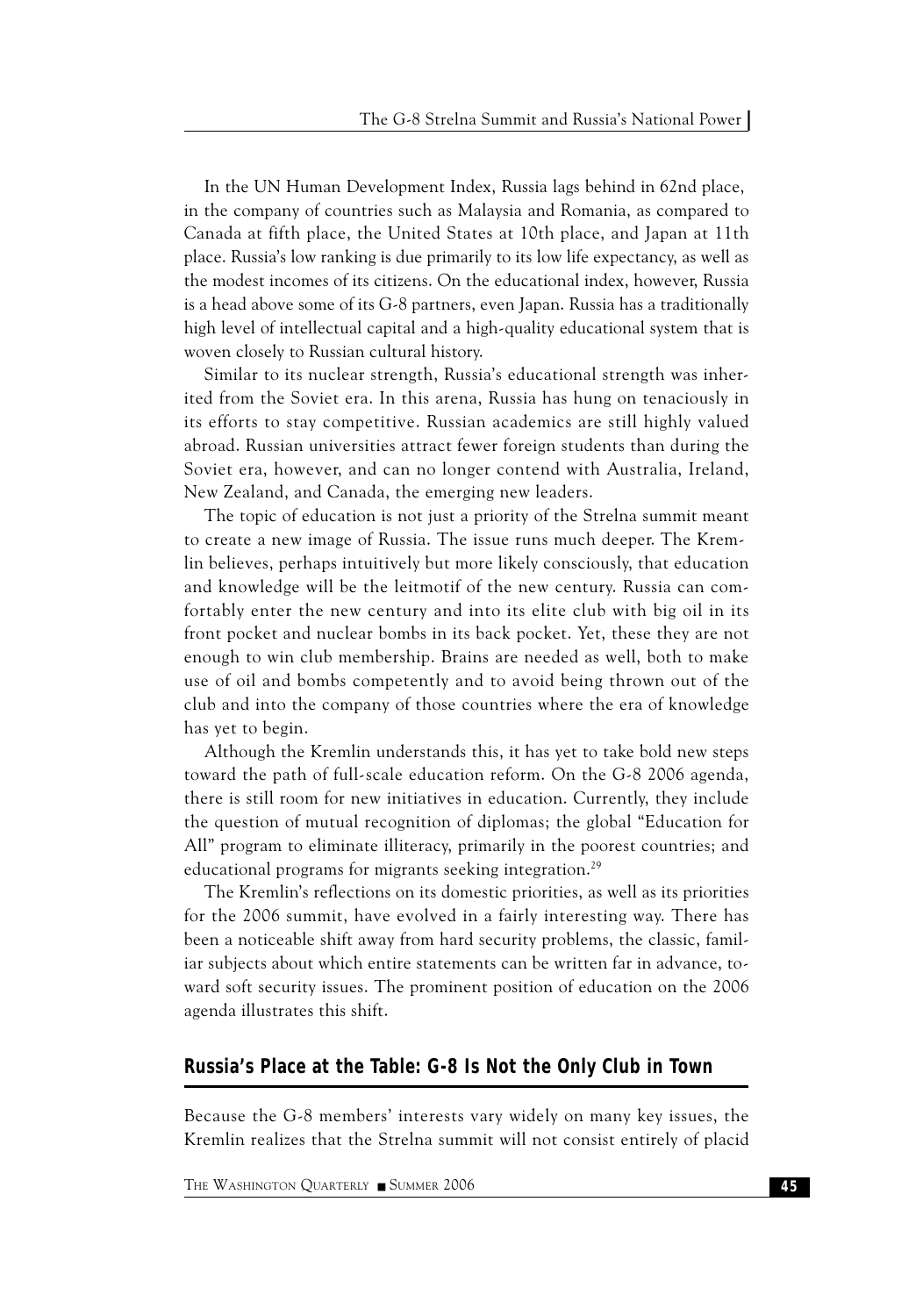photo ops. The topic of nonproliferation alone makes this abundantly clear, as the ritual pronouncements of a unified position vis-à-vis Iran completely mask the varied national interests at play. As for education, the EU has adopted a policy of absorbing the best minds from other countries, including Russia, directly contradicting Russian interests. Similarly, a possible future

Russia does not question its place among the upper echelons of 21st century world powers. Kremlin policy aimed at luring back their Western-educated specialists will hardly please Canada, Germany, or the United States.

This global discord is even more evident in the energy arena. Russia has taunted its G-8 partners by saying that the line for Russian oil and gas no longer starts in the West but in the east and south, suggesting that they will have to take their place in line after China and perhaps India as well.

Noticeable tension is growing on the threshold of a serious battle for nuclear power exports among Russia, France, and the United States. When the issue of oil prices is raised, Moscow wonders why it must consider high prices a national catastrophe as the United States or other major oil consumers do. For Russia, a drop in oil prices below 15 dollars per barrel would constitute such a crisis, but, needless to say, for the majority of Putin's guests in Strelna this coming July, this turn of events would lead to a national celebration.

Russia is gradually outgrowing the euphoria it initially felt about joining the G-8 as a near equal, replacing it with a calmer, more nuanced view. Acknowledging its status as a global player, Russia also recognizes that there is more than one theater in which to act. Consequently, Moscow is examining the possibility of forming other elite clubs in which it might be an equal member. The Shanghai Cooperation Organization (SCO), an international organization founded by China, Kazakhstan, Kyrgyzstan, Russia, Tajikistan, and Uzbekistan that abides by the principles of the UN Charter, already appears likely to be modified toward this end. India, Pakistan, and Iran have become observers, and the door is open to others. The SCO's working languages are Chinese and Russian, and the organization accounts for approximately three-fifths of Eurasia and nearly one-quarter of the world's total population. Its purposes include the strengthening of friendship among member states, the maintenance of regional peace, and the development of economic cooperation.<sup>30</sup> The head of the Russian State Duma committee on defense, Gen. Victor Zavarzin, stated quite explicitly that "the SCO can effectively take the role of a collective deterrent force in Eurasia."31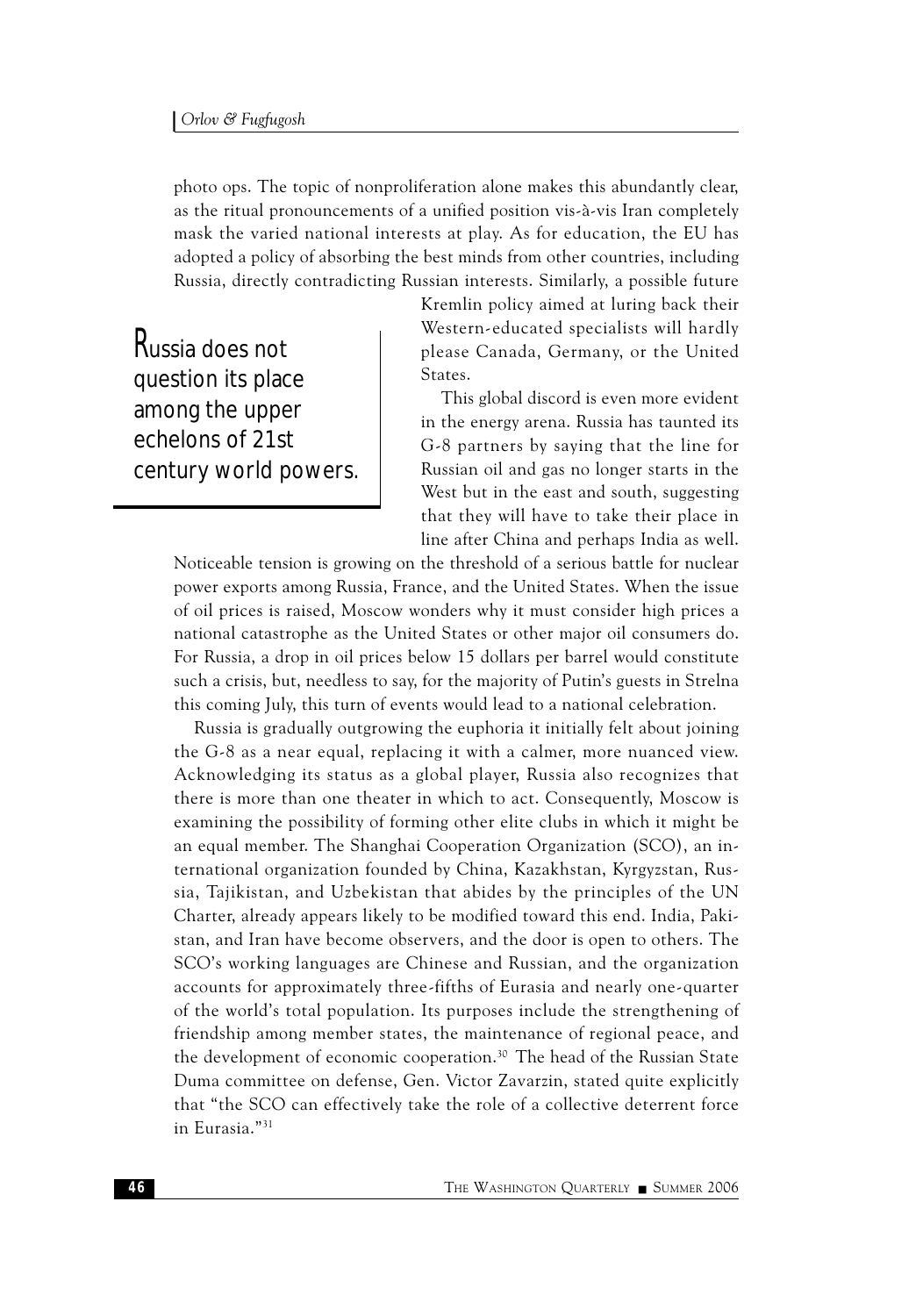Today, Russian strategists are not as bothered by the existence of some conflicts of interest between Russia and its G-8 partners as they would have been a decade ago. Similar to medical doctors, they simply and coolly diagnose such conflicts. Their reactions to criticisms are more proactive than defensive. Bolstered by confidence in its energy supply, nuclear strength, and intellectual capital, Russia today is more confident of its role in the international community and especially in the G-8. It welcomes its counterparts to the summit with its head held high, knowing that it has become indispensable to this club.

## **Notes**

- 1. World Bank, "Russian Federation Country Brief 2006," http://web.worldbank.org/ WBSITE/EXTERNAL/COUNTRIES/ECAEXT/RUSSIANFEDERATIONEXTN/ 0,,contentMDK:20565202~menuPK:517666~pagePK:1497618~piPK:217854~ theSitePK:305600,00.html.
- 2. Mickey Levy, Lorenzo Codogno, and Holger Schmleding, "Global Economics & Financial Markets Weekly, Strong Finish," December 22, 2005, http://www.bankofamerica.com.hk/ js/downloadpdf/051222.pdf.
- 3. "Russian Economic Overview," 2005 Interactive Research Group, http://www.intrg.com/ pdf/ Russian\_Economic\_Overview\_Eng.pdf.
- 4. Vladimir Putin, "The Upcoming G8 Summit in St. Petersburg: Challenges, Opportunities, and Responsibility," March 1, 2006, http://www.kremlin.ru/eng/text/speeches/ 2006/03/01/1152\_type82914\_102507.shtml.
- 5. Senior Russian official, interview by Orlov, Moscow, December 2005.
- 6. Vladimir A. Orlov, "Vstrecha 'vos'myorki' v Moskve i interesy Rossii" [The G8 meeting in Moscow and Russia's interests], *Yaderny Kontrol*, April 1996, p. 6.
- 7. Jacques Chirac, comments at the Nuclear Safety and Security Summit, April 1996 (from notes taken by Orlov).
- 8. Vladimir A Orlov, "Yaderniy summit: podvodya itogi" [Nuclear summit: summing up the results], *Yaderny Kontrol*, June–July 1996, p. 1.
- 9. "Putin's Performance in Office," April 3, 2006, http://www.russiavotes.org/Putinperf.htm.
- 10. Alan Beattie, "G8 Finance Ministers Fail to Warm to Task in Icy Moscow," *Financial Times*, February 13, 2006, http://news.ft.com/cms/s/7f24658e-9c36-11da-8baa-0000779e2340.html.
- 11. Igor Shuvalov, speech at the Royal Institute for International Affairs, London, November 8, 2005; Sujata Rao and Darya Korsunskaya ,"Russia May Not Invite China, India to G8 Meeting," Reuters, November 9, 2004, http://in.news.yahoo.com/051108/ 137/60xx9.html.
- 12. *Itogi*, January 2006, http://www.mid.ru/ns-g8.nsf/5860d47d00ddc7dcc32570c70027389e/ d3c732c3fd095df6c32570f3004d9193 (interview with Igor Shuvalov) (in Russian).
- 13. "Russia in the G8 Chair," *Financial Times*, February 6, 2006, http://news.ft.com/cms/ s/4ae9b35c-9aa4-11da-8b63-0000779e2340.html.
- 14. Olga Redichkina, "Rossiya gotova k 'chernomu piaru'" [Russia is ready for black PR], *Gazeta.ru.*, February 6, 2006, http://gzt.ru/politics/2006/02/06/213230.html.

THE WASHINGTON QUARTERLY **BUMMER 2006**